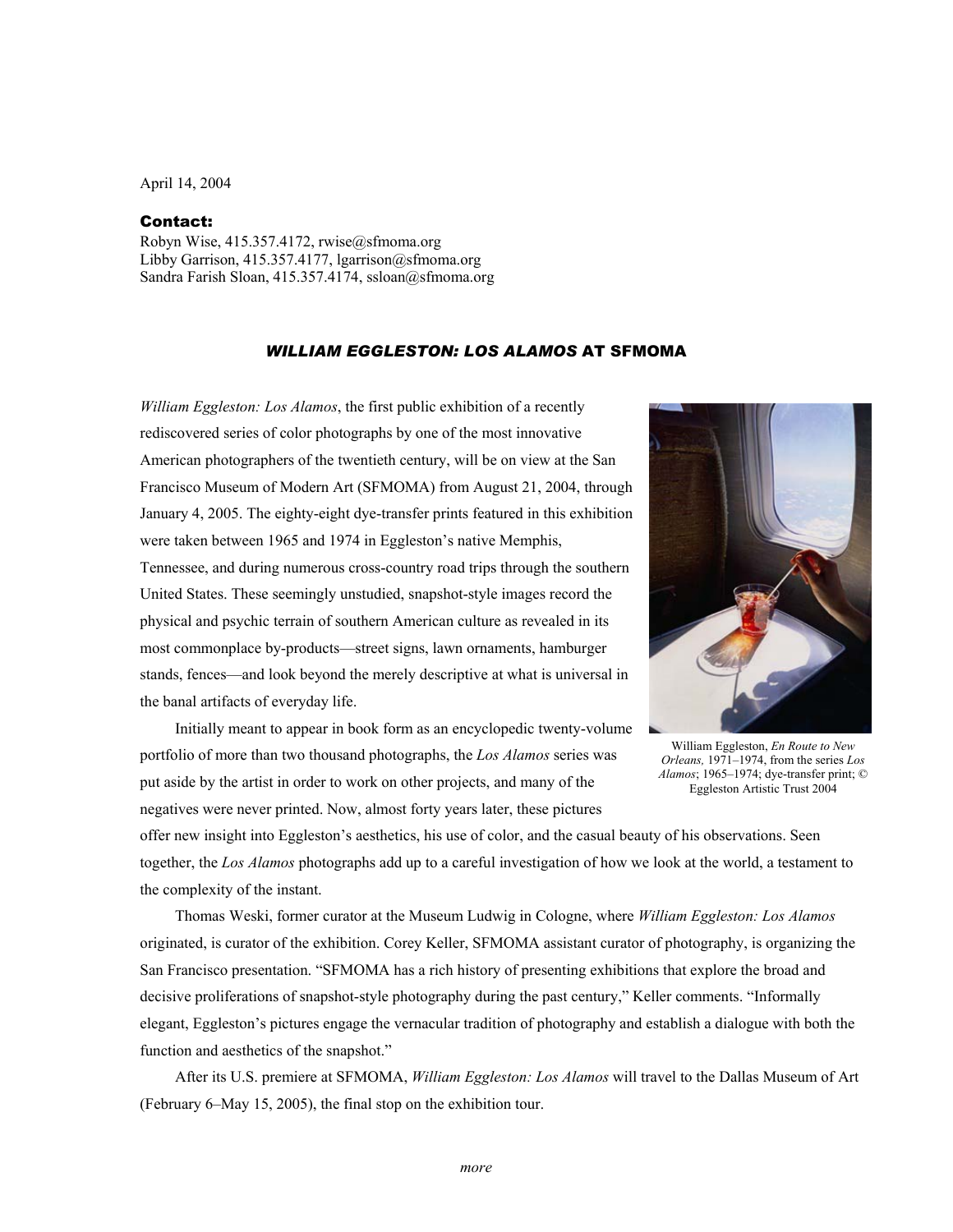Widely regarded as the "father of color photography" since his landmark 1976 exhibition at the Museum of Modern Art in New York, Eggleston is credited with establishing color photography as a valid art form worthy of critical response. His groundbreaking work prefigured many recent developments in art and has influenced a generation of photographers including Nan Goldin, Richard Billingham, and Alec Soth.

 Eggleston was born in 1939 in Memphis, Tennessee, and grew up in the Mississippi Delta. Though he never studied art formally, he began to shoot black-and-white photographs at age eighteen, taking inspiration and instruction from books by Walker Evans and Henri Cartier-Bresson. In 1964 he began to experiment with color technology, first using color negative film and then shooting in slide format. When Eggleston moved to New York City in 1967, he met street photographers such as Lee Friedlander and Garry Winogrand, who further nourished his interest in snapshot aesthetics. That same year, Eggleston showed some of his color slides to John Szarkowski, then director of photography at the Museum of Modern Art, New York, who began to organize what would become the exhibition and accompanying catalogue *William Eggleston's Guide*.



William Eggleston, *Memphis,* 1971– 1974, from the series *Los Alamos*; 1965–1974; dye-transfer print; © Eggleston Artistic Trust 2004

 At the time, most "serious" photography was still being produced in black and white, while color photography was associated with commercial advertising and family snapshots. *William Eggleston's Guide* astonished viewers with seventy-five large dye-transfer prints made from slides that included images of shoes under a bed, a child's tricycle, a tile shower, and the contents of his refrigerator—trivial subjects monumentalized by heightened contrast, color saturation, and Eggleston's eye for the significance of everyday moments.

 Unlike the photographs in *William Eggleston's Guide*, the pictures featured in this exhibition were shot on negative film. The majority of the images were made shortly after those presented in the *Guide*, many of them taken on Eggleston's road trips with his friend, the curator, critic, and museum director, Walter Hopps. A group of Eggleston's earlier photographs—made before the *Guide* series, but also with negative film—will also be on view, including *Memphis*, 1965, which Eggleston has identified as his first color print.

 The body of work takes its title from the Los Alamos laboratory for the development of atomic weapons, which Hopps is said to have pointed out to Eggleston while driving through New Mexico. Eggleston was intrigued by the site, and so he dubbed the series *The Los Alamos Project*. In its original concept, the *Los Alamos* images would be shown only as a group, with no commentary, titles, or representational hierarchy, essentially imitating for the viewer the artist's own visual experience of the world. "I had this notion of what I called a democratic way of looking around, that nothing was more or less important," Eggleston has remarked. Most of the images are geographically nondescript, and thus remain strangely timeless, like series of moments continually happening in the present.

 The automobile, one of the most familiar icons of American culture, appears often in the series. Many Eggleston cars are parked, or used as framing devices for portraits of their drivers and reflective surfaces to mirror the environment. People are less common in the pictures, though their presence is felt in the objects they leave